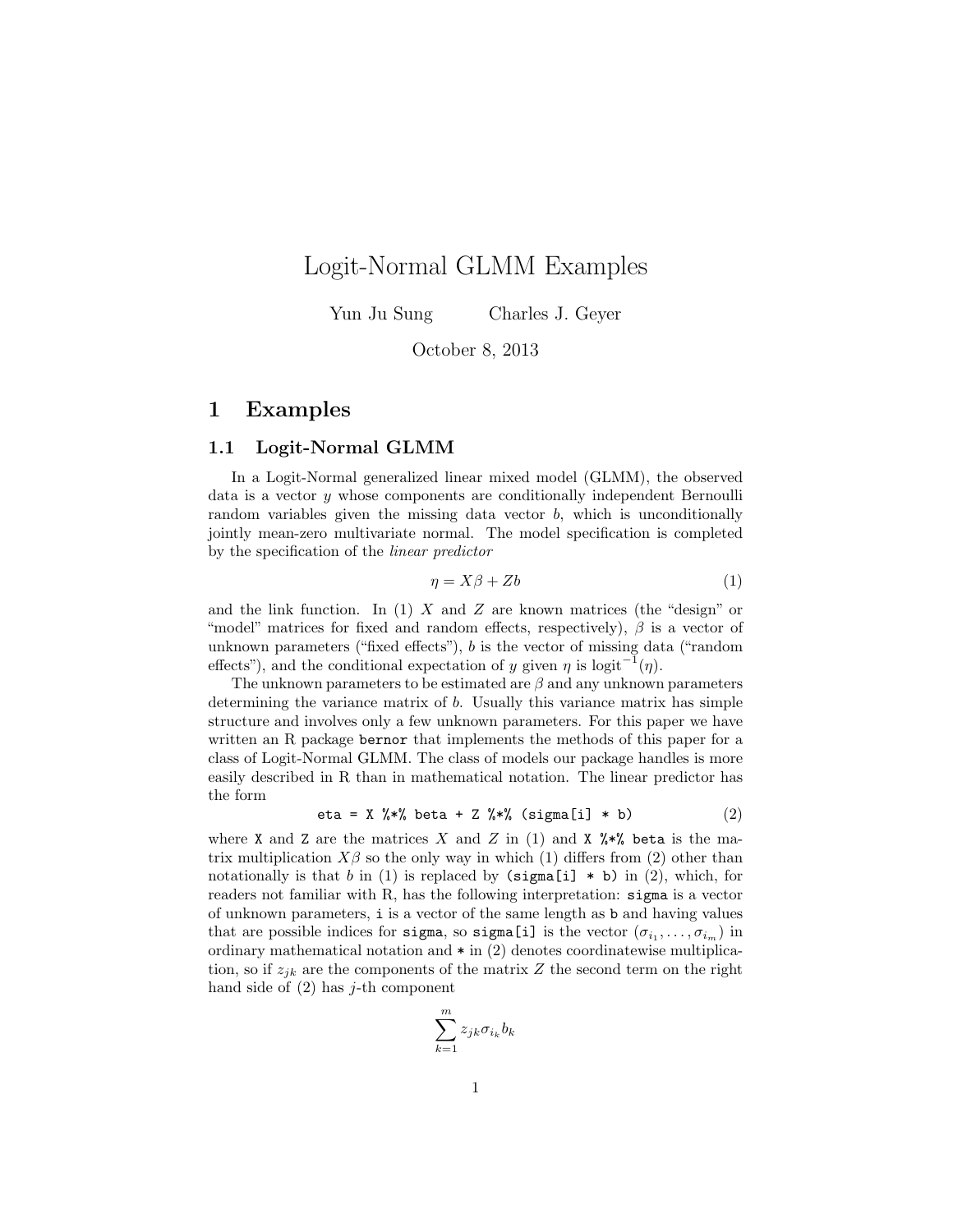written in conventional mathematical notation.

We also change assumptions; in  $(1)$  b is general multivariate normal, but in (2) b is standard multivariate normal (mean vector zero, variance matrix the identity). Thus the only unknown parameters in our model are the vectors beta and sigma. Thus our package only deals with the simple situation in which the random effects are (unconditionally) independent.

We also allow for independent and identically distributed (IID) data, in which case the data  $y$  is a matrix with IID columns, each column of  $y$  modeled as described above.

### 1.2 McCulloch's Toy Data

We start with a simple toy model taken from McCulloch (1997) and also used by Booth and Hobert (1999) in which the log likelihood can be calculated exactly by numerical integration.

These data have the form

$$
y_{ij} = \beta x_i + \sigma b_j
$$

where  $x_i = i/d$ , where d is the number of rows of y. A simulated data set of this form was given by Booth and Hobert (1999, Table 2). This is the data set booth in our bernor package (note that our  $y$  is the transpose of their  $y$  to agree with our convention that columns of y are independent).

#### 1.2.1 Monte Carlo Maximum Likelihood

Our package provides no optimization capabilities, only evaluation of the log likelihood, its derivatives, and related quantities. Use either nlm or optim for optimization. Here we demonstrate optim.

First we attach the data.

```
> library(bernor)
```

```
> data(booth)
```
> attach(booth)

Then we create functions that calculate the objective function (the Monte Carlo log likelihood approximation) and its gradient (the gradient is optional, optim can use numerical differentiation instead, but supplying the gradient makes for more efficient optimization).

```
> moo <- model("gaussian", length(i), 1.0)
> nparm <- length(theta0)
> nfix <- length(mu0)
> objfun <- function (theta) {
      if (!is.numeric(theta)) stop("objfun: theta not numeric")
+ if (length(theta) != nparm) stop("objfun: theta wrong length")
      mu \leftarrow \text{theta}[\text{seq}(1, \text{nfix})]+ sigma <- theta[- seq(1, nfix)]
```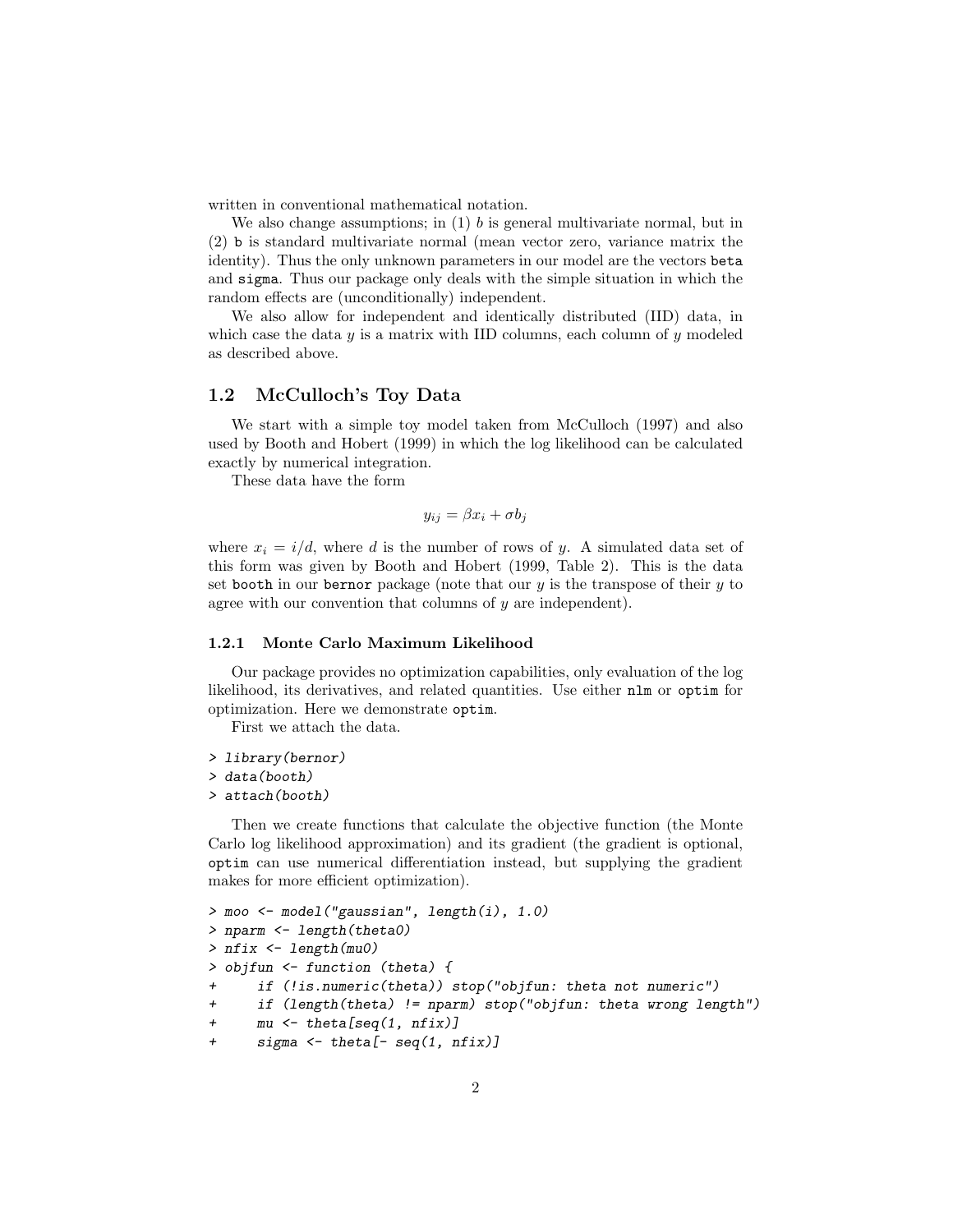```
+ .Random.seed <<- .save.Random.seed
+ bnlogl(y, mu, sigma, nmiss, x, z, i, moo)$value
+ }
> objgrd <- function (theta) {
     if (!is.numeric(theta)) stop("objfun: theta not numeric")
+ if (length(theta) != nparm) stop("objfun: theta wrong length")
+ mu <- theta[seq(1, nfix)]
+ sigma <- theta[- seq(1, nfix)]
     .Random.seed <<- .save.Random.seed
+ bnlogl(y, mu, sigma, nmiss, x, z, i, moo, deriv = 1)$gradient
+ }
```
Our functions always use the same random seed (the seed is always restored to .save.Random.seed just before any function evaluation). This follows the principle of "common random numbers" and assures that the function we are evaluating remains the same throughout the optimization. (We can later try different random seeds if we chose.)

Then we are ready to try it out.

```
> set.seed(42)
> .save.Random.seed <- .Random.seed
> nmiss <- 1e2
> totalelapsed <- 0
> theta.start <- theta0
> lower <- c(-Inf, 0)
> control <- list(fnscale = -10)
> tout <- system.time(
+ out <- optim(theta.start, objfun, objgrd, method = "L-BFGS-B",
           lower = lower, control = control)+ )
> cat("elapsed time", tout[1], "seconds\n")
elapsed time 0.038 seconds
> totalelapsed <- totalelapsed + tout[1]
> print(out)
$par
[1] 5.899792 1.244591
$value
[1] -44.4799
$counts
function gradient
      8 8
```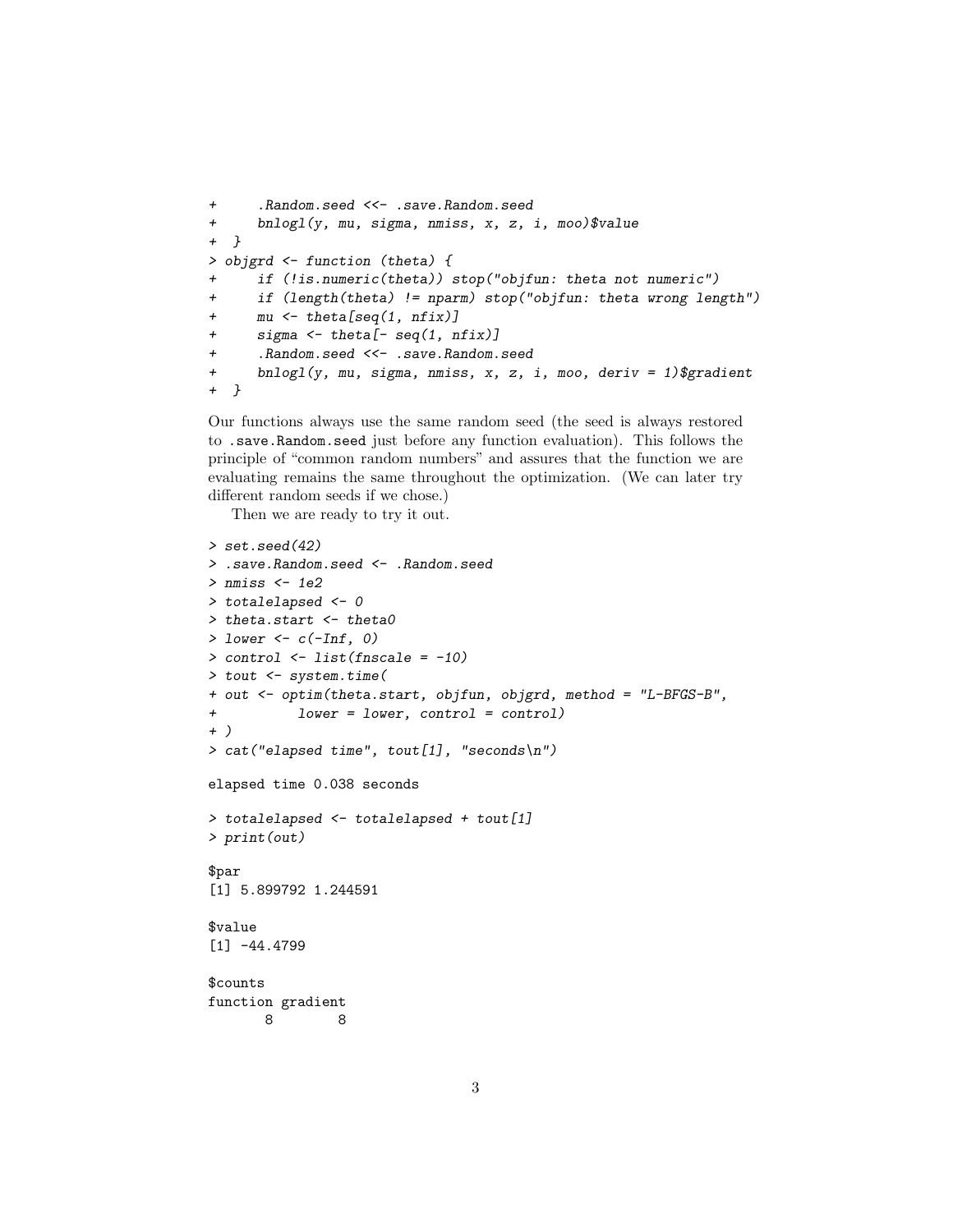\$convergence [1] 0

### \$message

[1] "CONVERGENCE: REL\_REDUCTION\_OF\_F <= FACTR\*EPSMCH"

The result does not agree closely with the exact maximum likelihood estimate (MLE), which is

> print(theta.hat.exact)

[1] 6.132472 1.329156

from the booth dataset (which we attached above) and agrees with the exact MLE (6.132, 1.766) reported by Booth and Hobert (1999, p. 278) when one takes into consideration that that their second parameter is  $\sigma^2$  and ours is  $\sigma$ .

It is hard to know what lessons one is supposed to draw from a toy problem. In real life we would not, in general, have an exact MLE for comparison. We would have for guidance Monte Carlo standard errors (Section 1.2.2 below), but rather than calculate them for such a small Monte Carlo sample size nmiss, let us increase nmiss and redo

```
> nmiss <- 1e4 ##### for real
> ##### nmiss <- 1e3 ##### DEBUG
>
> theta.start <- out$par
> lower <- c(-Inf, 0)> control <- list(fnscale = out$value)
> tout <- system.time(
+ out <- optim(theta.start, objfun, objgrd, method = "L-BFGS-B",
+ lower = lower, control = control)
+ )
> cat("elapsed time", tout[1], "seconds\n")
elapsed time 3.568 seconds
> totalelapsed <- totalelapsed + tout[1]
> print(out)
$par
[1] 6.149948 1.308710
$value
[1] -44.04912
$counts
function gradient
      8 8
```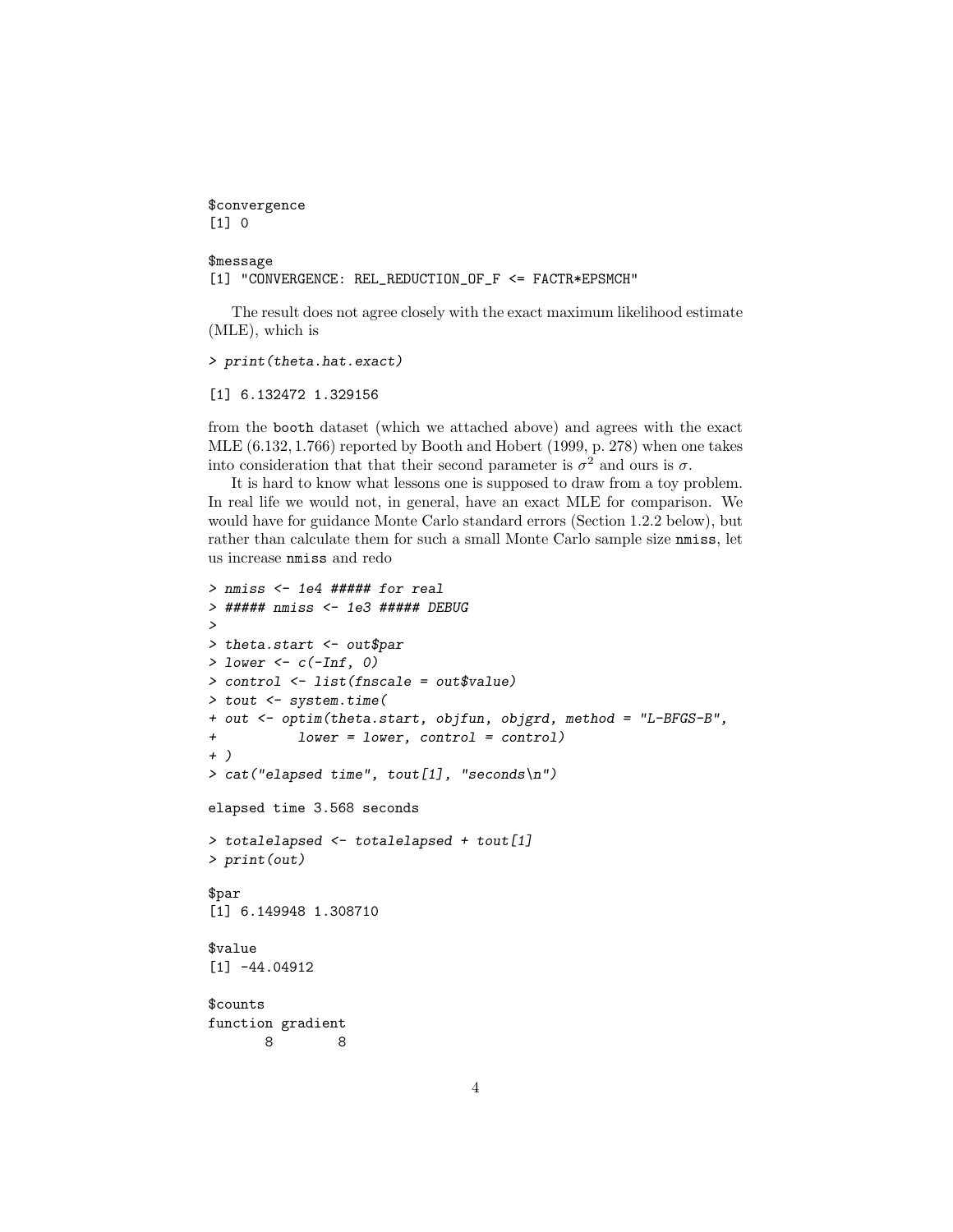```
$convergence
[1] 0
```

```
$message
[1] "CONVERGENCE: REL_REDUCTION_OF_F <= FACTR*EPSMCH"
```
And we are now much closer

```
> theta.hat <- out$par
> theta.hat - theta.hat.exact
```
[1] 0.01747602 -0.02044572

#### 1.2.2 Monte Carlo Standard Errors

Standard errors for our method involve the matrices  $J, V$ , and  $W$  that are estimated as follows.

```
> .Random.seed <<- .save.Random.seed
> tout <- system.time(
+ out <- bnlogl(y, theta.hat[1], theta.hat[2], nmiss, x, z, i, moo, deriv = 3)
+ )
> cat("elapsed time", tout[1], "seconds\n")
elapsed time 0.327 seconds
> totalelapsed <- totalelapsed + tout[1]
> print(out)
$value
[1] -44.04912
$gradient
[1] -3.533342e-07 1.955566e-06
$hessian
           [,1] [,2][1,] -0.7659795 0.9184943
[2,] 0.9184943 -4.0043407
$bigv
           [,1] [,2][1,] 0.04293644 -0.01618877
[2,] -0.01618877 0.17062809
> tout <- system.time(
+ wout <- bnbigw(y, theta.hat[1], theta.hat[2], nmiss, x, z, i, moo)
+ )
> cat("elapsed time", tout[1], "seconds\n")
```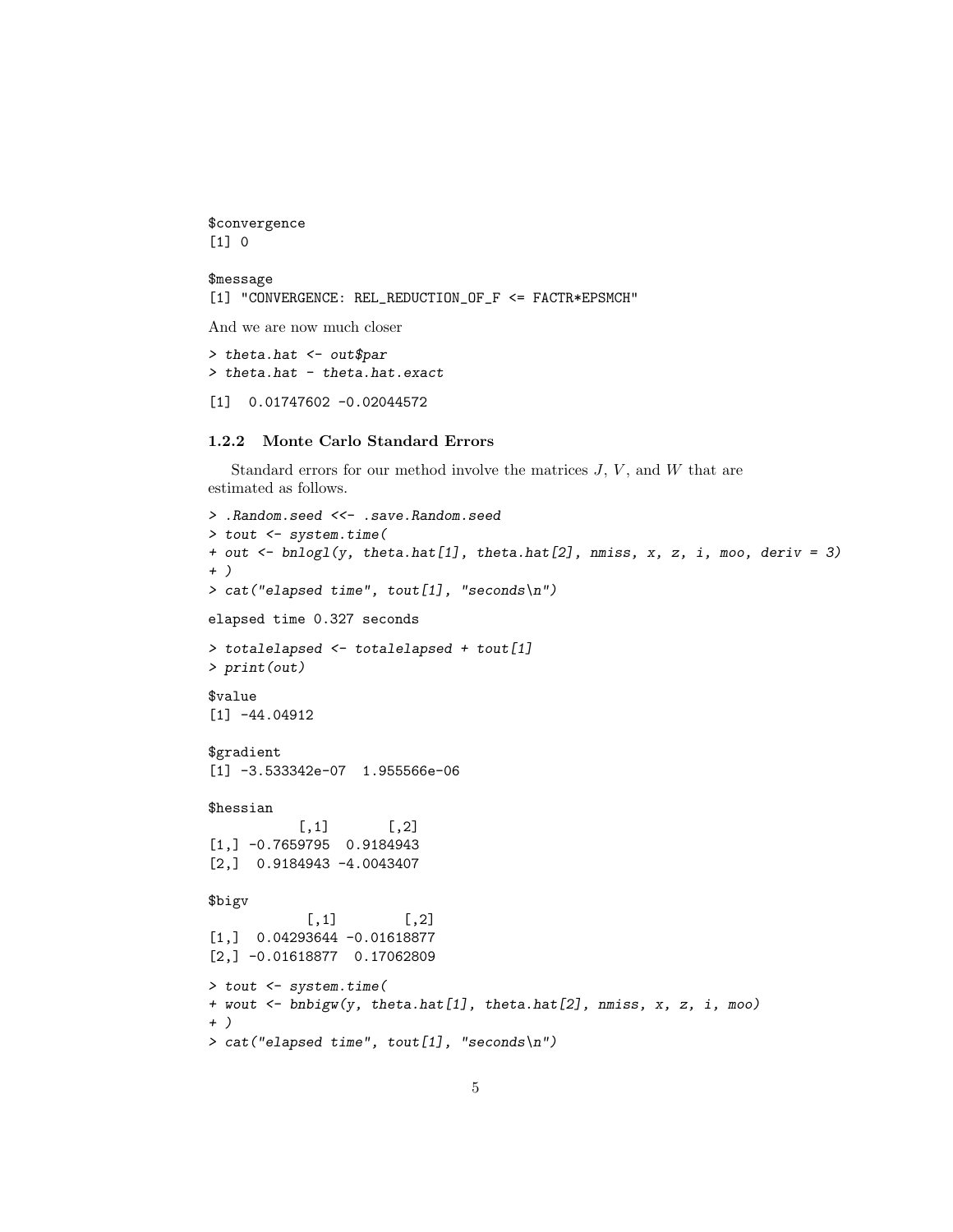```
elapsed time 24.92 seconds
> totalelapsed <- totalelapsed + tout[1]
> print(wout)
           [,1] [,2][1,] 0.03901216 -0.09747692
[2,] -0.09747692 0.32719879
> nobs \leq ncol(y)
> bigJ <- (- out$hessian / nobs)
> eigen(bigJ, symmetric = TRUE, only.values = TRUE)$values
[1] 0.42467125 0.05236076
> bigV <- out$bigv
> bigW <- wout
> bigS <- solve(bigJ) %*% (bigV / nobs + bigW / nmiss) %*% solve(bigJ)
> print(bigS)
         [ ,1] [ ,2][1,] 1.4430803 0.4341112
[2,] 0.4341112 0.2298393
  If we write a function to draw ellipses,
> doellipse <- function(m, v, Rsq = qchisq(0.95, 2), npoint = 250,
+ plot = TRUE, add = FALSE, ...) {
     if (! is.numeric(m)) stop("m not numeric")
     if (! is.numeric(v)) stop("v not numeric")
     if (! is.matrix(v)) stop("v not matrix")if (length(m) != 2) stop("m not 2-vector")if (\text{any}(dim(v) \mid = 2)) stop("v not 2x2-matrix")phi \leq seq(0, 2 * pi, length = npoint)
+ foo <- rbind(cos(phi), sin(phi))
+ rsq <- Rsq / diag(t(foo) %*% solve(v) %*% foo)
+ bar1 <- sqrt(rsq) * foo[1, ] + m[1]
+ bar2 <- sqrt(rsq) * foo[2, ] + m[2]
+ if (plot) {
+ if (! add)
+ plot(bar1, bar2, type = "l", ...)
+ else
+ lines(bar1, bar2, ...)
+ }
+ return (invisible (list(x = bar1, y = bar2)))+ }
```
we can use it to produce confidence regions. Figure 1 shows a nominal 95% confidence ellipse.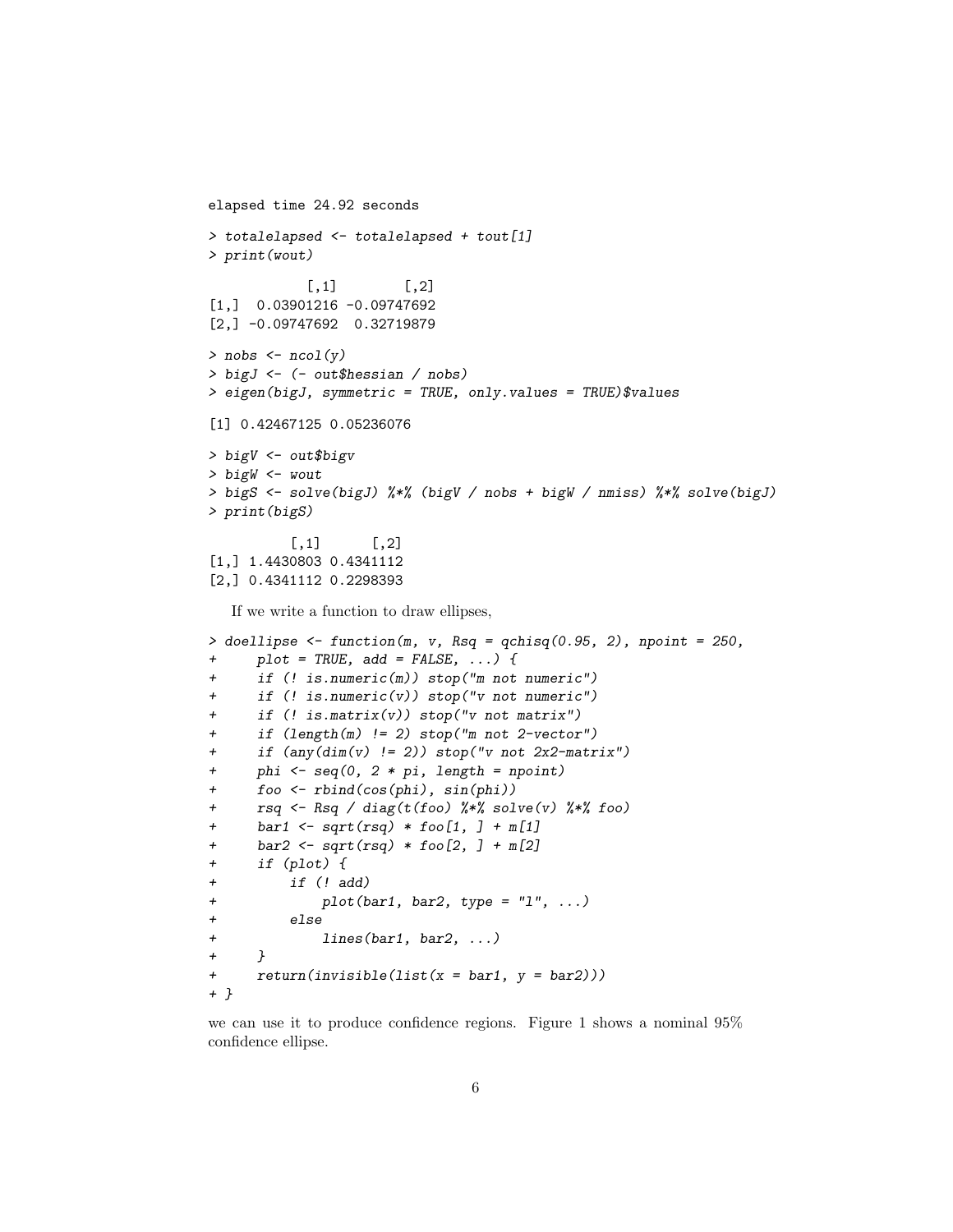

Figure 1: Nominal 95% confidence ellipse for our analysis of the Booth and Hobert data using  $nmiss = 10<sup>4</sup>$  (solid line). The solid dot is the "simulation truth" parameter value (see text). Dotted ellipse uses "true" Fisher information and "big W."

```
> doellipse(theta.hat, bigS, xlab = expression(mu), ylab = expression(sigma))
> points(theta0[1], theta0[2], pch = 19)
> bigS0 <- solve(info0) %*% (info0 / nobs + bigw0 / nmiss) %*% solve(info0)
> doellipse(theta.hat, bigS0, add = TRUE, lty = 3)
```
Note that a nominal 95% confidence ellipse is very large. The "simulation truth" parameter value reported by Booth and Hobert (1999, p. 275) is  $(5, \sqrt{0.5})$ . It is found in the booth dataset. So the simulation truth is in a nominal 95% confidence ellipse based on the assumption that nobs and nmiss are both "large" (which nmiss is and nobs isn't).

We compare our estimated "big  $J$ ," "big  $V$ ," and "big  $W$ " matrices with their theoretical counterparts. Both "big  $J$ " and "big  $V$ " estimate expected Fisher information (since this model is correctly specified). The exact Fisher information at the "simulation truth" parameter value is found in the booth data as info0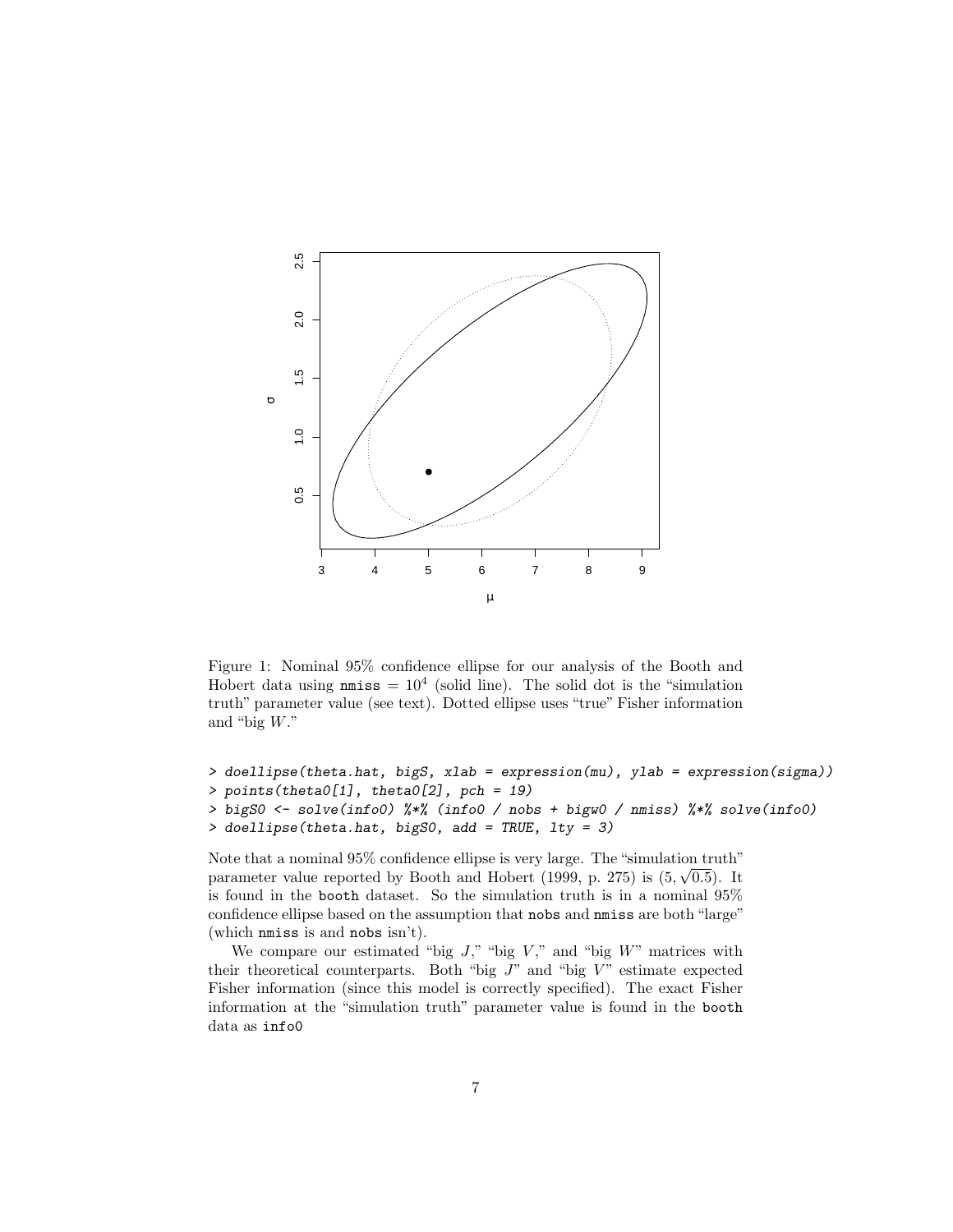```
> info0
          [,1] [,2][1,] 0.1363007 -0.1126909
[2,] -0.1126909 0.6180557
> bigJ
           [,1] [,2][1,] 0.07659795 -0.09184943
[2,] -0.09184943 0.40043407
> bigV
           [,1] [,2][1,] 0.04293644 -0.01618877
[2,] -0.01618877 0.17062809
The exact "big W" is found in the booth data as bigw0
> bigw0
           [,1] [,2][1,] 0.03301172 -0.04689475
[2,] -0.04689475 0.14047082
> bigW
           [ ,1] [ ,2][1,] 0.03901216 -0.09747692
[2,] -0.09747692 0.32719879
```
Our estimates are not close, but then  $nobs = 10$  is hardly "large" so this is no surprise. Another indication that nobs is quite small is that the nominal 95% confidence ellipse shown in Figure 1 is so large that we have zero significant figure accuracy, so, pretending for a moment that this is not just toy data, our estimates are scientifically worthless.

#### 1.3 A Simulation Study

We would like to have some idea how well our method works, but the analysis above gives not a hint because the toy data is "scientifically worthless" and nobs is far to small to apply asymptotics.

Hence we do a simulation study with the same model but larger nobs. Let us try

> nobs <- 50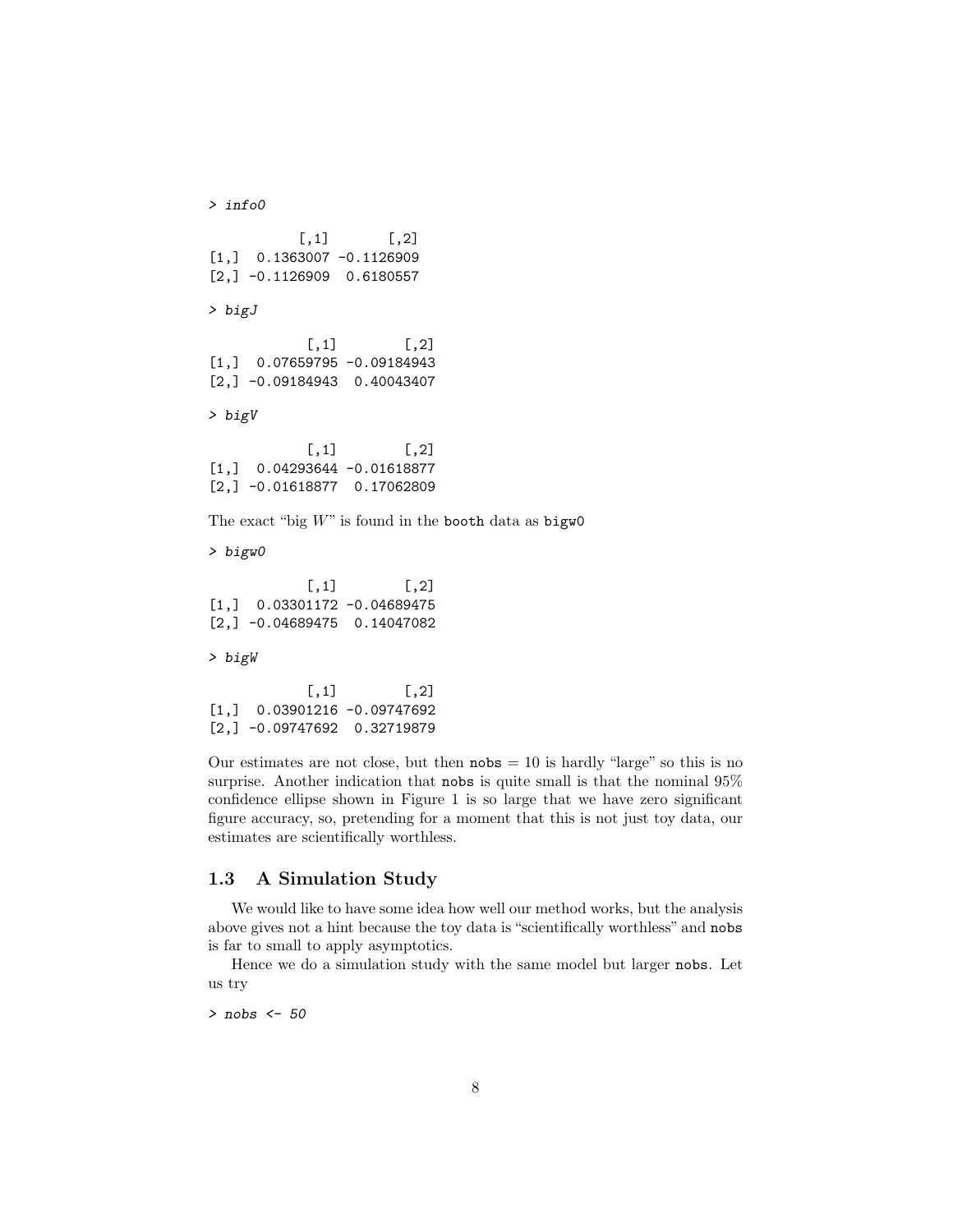Now we want the two contributions to the error info0 / nobs + bigw / nmiss to be roughly the same size so we can see both sampling and Monte Carlo variability. Thus we should set

```
> foo <- eigen(info0, symmetric = TRUE, only.values = TRUE)$values
> bar <- eigen(bigw0, symmetric = TRUE, only.values = TRUE)$values
> nmiss <- bar / (foo / nobs)
> print(nmiss)
```

```
[1] 12.28846 6.93307
```
Looks like we want about  $n \text{miss} = 10$ , but that is far too small. Let us try

```
> nobs <-500> nmiss <- 100
> nboot <- 100 ##### for real
> ##### nboot <- 5 ##### DEBUG
> nparm <- length(theta0)
> theta.hat <- array(NA, c(nboot, nparm))
> tstart <- proc.time()[1]
> for (iboot in 1:nboot) {
      + ##### simulate data #####
      y \leftarrow matrix(MA, nrow(y), nobs)+ for (k in 1:nobs) {
+ b <- rnorm(length(i))
          eta <- x %*% mu0 + z %*% (sigma0[i] * b)
+ p \leftarrow 1 / (1 + \exp(- \text{ eta}))y[, k] <- as.numeric(runif(length(p)) < p)
+ }
      + ##### calculate estimator #####
      .save.Random.seed <- .Random.seed
     + nout <- optim(theta.start, objfun, objgrd, method = "L-BFGS-B",
+ lower = lower, control = control)
+ if (nout$convergence != 0)
+ stop("convergence failure")
+ theta.hat[iboot, ] <- nout$par
+ }
> tstop <- proc.time()[1]
> cat("elapsed time", tstop - tstart, "seconds\n")
elapsed time 203.612 seconds
```

```
> totalelapsed <- totalelapsed + (tstop - tstart)
```
Figure 2 gives the scatter plot of Monte Carlo MLE with these sample sizes  $(nobs = 500$  and  $nmiss = 100)$ . The solid ellipse in the figure is an asymptotic 95% coverage ellipse using the theoretical expected Fisher information and "big W" (info0 and bigw0). The dashed ellipse is what we would have if we had very large Monte Carlo sample size nmiss, leaving nobs the same.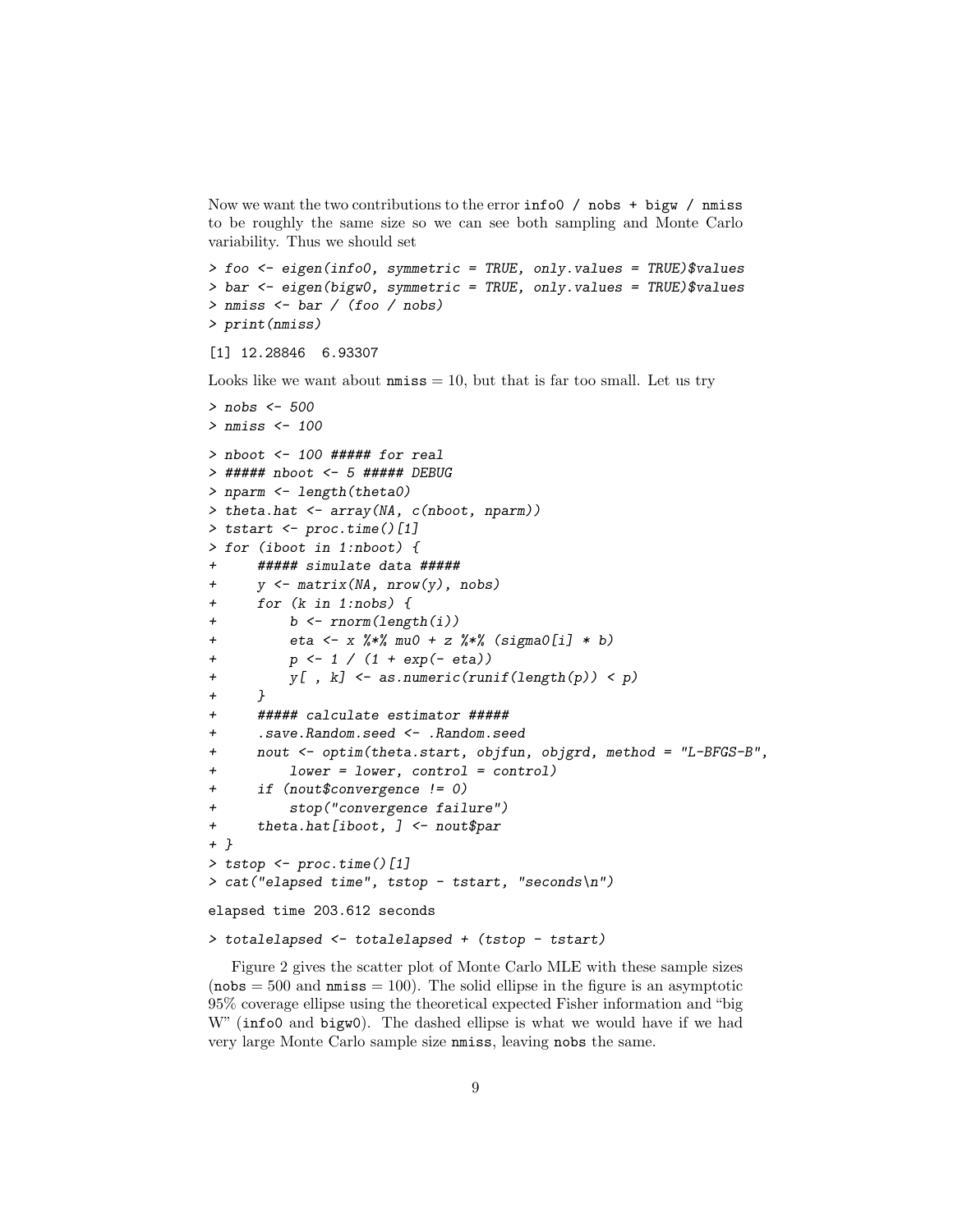

Figure 2: Simulated MLE with asymptotic 95% coverage ellipse (solid curve). The solid dot is the "simulation truth" parameter value (see text). Hollow dots are the Monte Carlo MLE's for  $\bf nboot = 100$  simulated data sets. The observed and missing data sample sizes are  $nobs = 500$  and  $nmiss = 100$ . The dashed curve is what the 95% coverage ellipse would be if we set nmiss to infinity.

```
> bigS0 <- solve(info0) %*% (info0 / nobs + bigw0 / nmiss) %*% solve(info0)
> bigS0part <- solve(nobs * info0)
> foo <- doellipse(theta0, bigS0, plot = FALSE)
> plot(theta.hat[ , 1], theta.hat[ , 2], xlab = expression(mu),
+ ylab = expression(sigma), xlim = range(theta.hat[ , 1], foo$x),
     ylim = range(theta.hat[, 2], foo\y))
> doellipse(theta0, bigS0, add = TRUE)
> doellipse(theta0, bigS0part, add = TRUE, lty = 2)
> points(theta0[1], theta0[2], pch = 19)
```
As can be seen, the asymptotics appear to work well at these sample sizes. However, as the dashed curve shows, even if we use a Monte Carlo sample size nmiss so large that the Monte Carlo error is negligible, the (non–Monte Carlo) sampling variability of the estimator is still large, even at  $nobs = 500$ . The estimator of the fixed effect  $\mu$  is fairly precise (about one and a half significant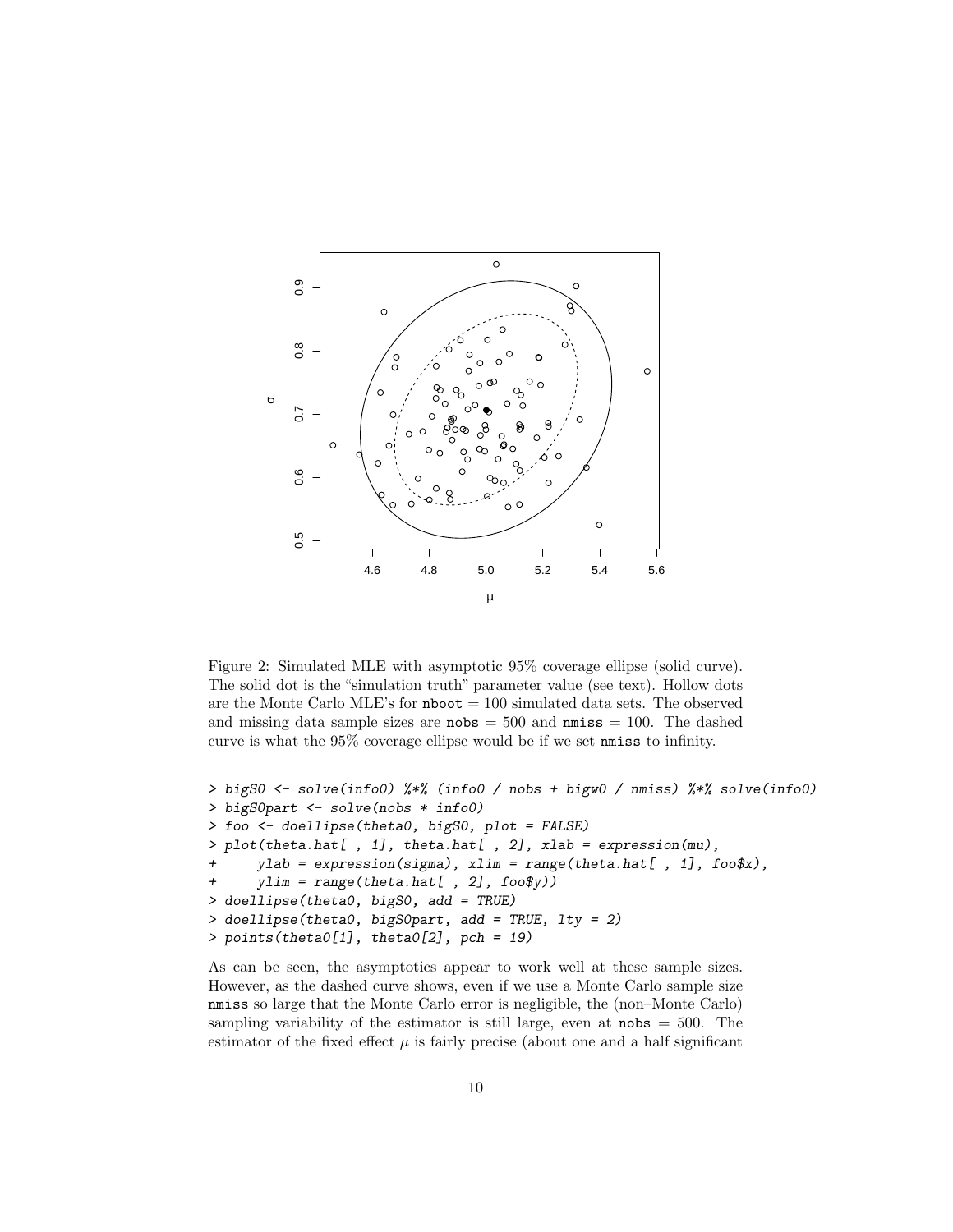figure accuracy), but the estimator of the random effect scale parameter  $\sigma$  is sloppy with zero significant figure accuracy. This analysis casts some doubt on the scientific usefulness of GLMM. It appears that very large sample sizes are necessary for scientifically useful inference.

### 1.4 The Salamander Data

McCullagh and Nelder (1989, Section 14.5) discuss a "salamander mating experiment" whose data has been used by several groups of statisticians as an example of data appropriately analyzed by Logistic-Normal GLMM (see Booth and Hobert, 1999, for one analysis and citations of others), although McCullagh and Nelder (1989) did not use a GLMM and it is not clear that GLMM analyses address any of the questions of scientific interest for which the data were collected. Thus in the GLMM context these data are also "toy data" albeit not especially constructed to be such.

These data are the dataset salam in our bernor package. We are using what Booth and Hobert (1999) call "Model A" of Karim and Zeger (1992).

```
> detach(booth)
> rmexcept <- function(l, all.names = FALSE) {
      foo \leftarrow ls(.GlobalEnv, all.name = all.name)bar \leq match(foo, 1)
      rm(list = foo[is, na(bar)], envir = .GlobalEnv)+ }
> rmexcept(c("rmexcept", "objfun", "objgrd", "totalelapsed"))
> ls(all.names = TRUE)
[1] "objfun" "objgrd" ".Random.seed"
[4] "rmexcept" ".save.Random.seed" "totalelapsed"
> data(salam)
> attach(salam)
> nparm <- ncol(x) + length(unique(i))
> nfix \leq ncol(x)
> moo <- model("gaussian", length(i), 1.0)
> .save.Random.seed <- .Random.seed
> nobs \leq ncol(y)
> nmiss <- 1e2
> theta.start <- rep(0, nparm)
> names(theta.start) \leftarrow c(dimnames(x)[[2]],
+ paste("sigma", c("f", "m"), sep = "_"))
> lower \leq rep(0, nparm)
> lower[1:ncol(x)] <- (- Inf)
> trust <-1> lowert <- pmax(lower, theta.start - trust)
> uppert <- theta.start + trust
> control <- list(fnscale = -10)
```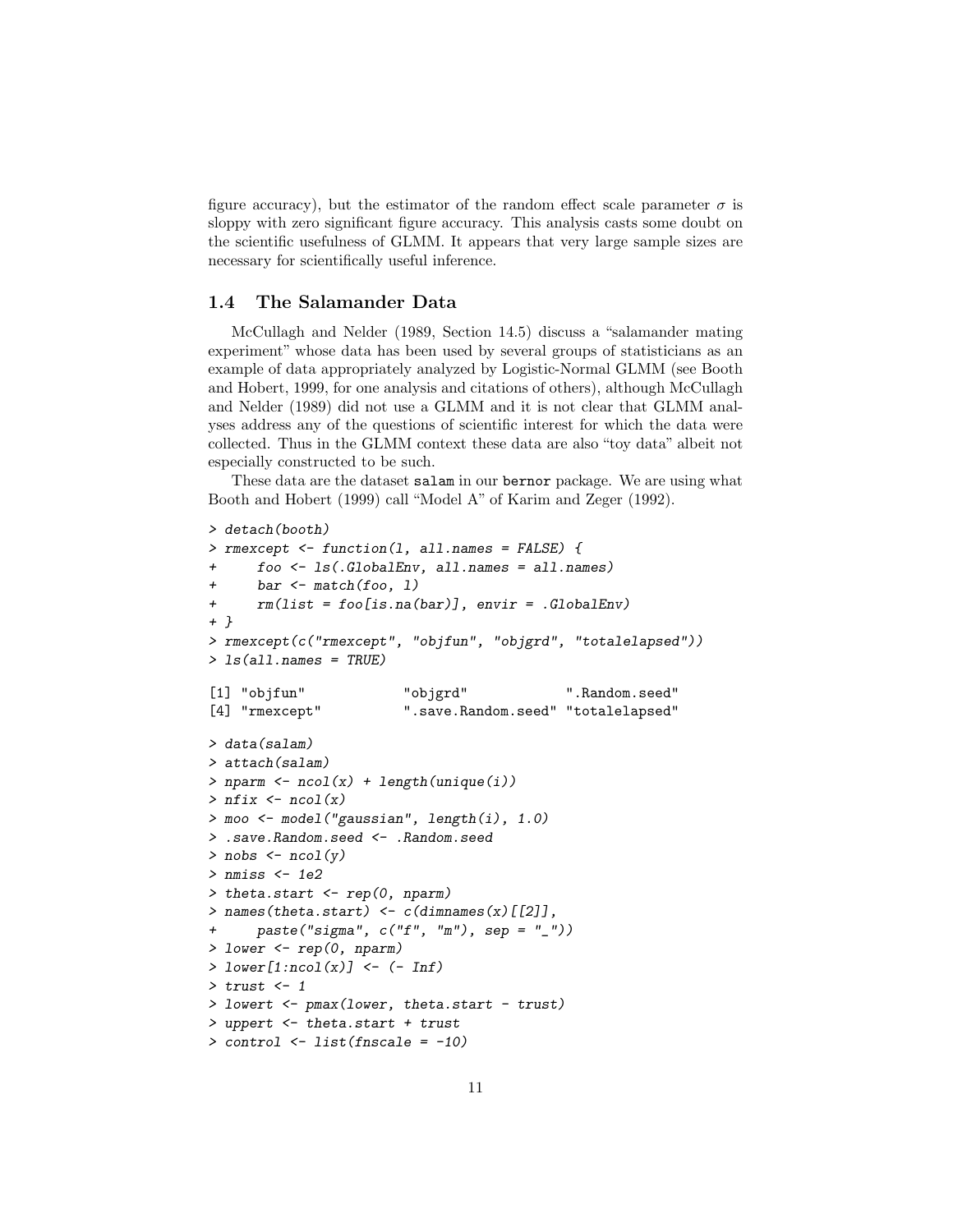```
> tout <- system.time(
+ out <- optim(theta.start, objfun, objgrd, method = "L-BFGS-B",
+ lower = lowert, upper = uppert, control = control)
+ )
> cat('elensed time'', tout[1], ''seconds\nelapsed time 0.154 seconds
> totalelapsed <- totalelapsed + tout[1]
> print(out)
$par
      R/R R/W W/R W/W sigma_f sigma_m
0.8966498 0.1585898 -1.0000000 0.7685329 0.3863437 0.5483293
$value
[1] -217.4654
$counts
function gradient
     14 14
$convergence
[1] 0
$message
```
[1] "CONVERGENCE: REL\_REDUCTION\_OF\_F <= FACTR\*EPSMCH"

For this dataset we have introduced a new trick: trust regions. This is a well known procedure in optimization (Nocedal and Wright, 1999, Chapter 4), although one little known to statisticians. Although the approximation of the log likelihood provided by the bnlogl function is global in the sense that the function provides a result for any valid parameter values, the approximation is by no means uniformly accurate, and expecially when the sample sizes nobs and nmiss are small, can have spurious local maxima "at infinity." Thus one constrains the optimization algorithm to stay within a bounded region, called the trust region. Although, not the most commonly used shape, we use "box" trust regions because they are the only shape easily implemented in R. Our trust region is the box centered at theta.start and having  $L^{\infty}$  radius trust.

As we can see, the trust region has constrained the value of theta.hat[4], the W/R fixed effect. Since, the computing time was so small, we repeat with the same trust radius but larger nmiss. Of course we use the current best estimate as the starting point and center the trust region there.

```
> nmiss <- 1e4 ##### for real
> ##### nmiss <- 1e3 ##### DEBUG
>
```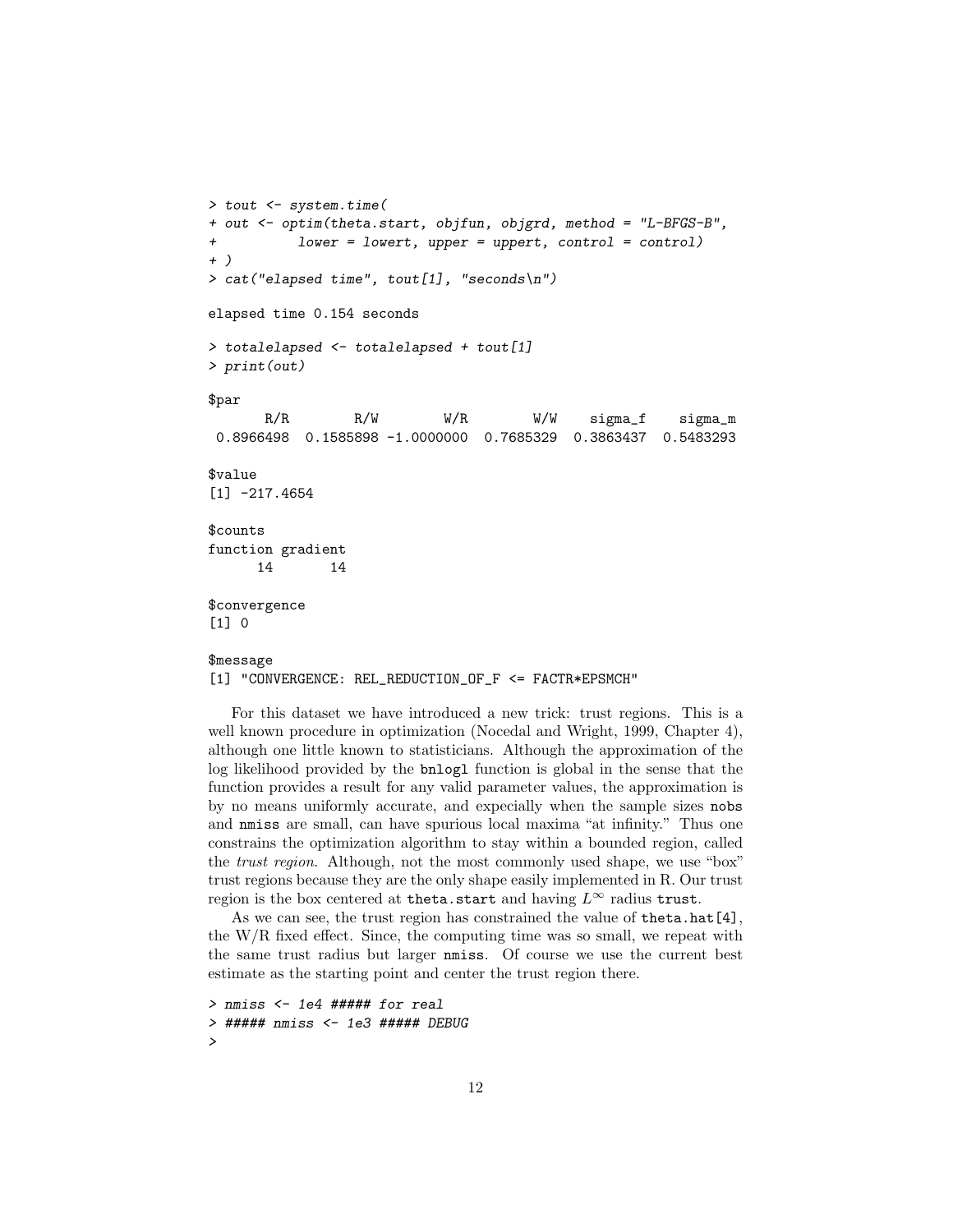```
> theta.start <- out$par
> lowert <- pmax(lower, theta.start - trust)
> uppert <- theta.start + trust
> control <- list(fnscale = signif(out$value, 1))
> tout <- system.time(
+ out <- optim(theta.start, objfun, objgrd, method = "L-BFGS-B",
          lower = lower, upper = upper, control = control)+ )
> cat("elapsed time", tout[1], "seconds\n")
elapsed time 14.298 seconds
> totalelapsed <- totalelapsed + tout[1]
> print(out, digits = 4)
$par
   R/R R/W W/R W/W sigma_f sigma_m
0.9817 0.1888 -1.9035 0.4869 0.8374 0.8618
$value
[1] -208.5$counts
function gradient
     13 13
$convergence
[1] 0
```
#### \$message

[1] "CONVERGENCE: REL\_REDUCTION\_OF\_F <= FACTR\*EPSMCH"

Now the result is unconstrained by the trust region and presumably it would be safe to dispense with it, although it does no harm and provides some safety if retained. Our results agree qualitatively but not quantatitively with those of Booth and Hobert (1999, Table 5). We fear our nmiss is still too small. In real life with non-toy data we would have no other analyses to compare with—Booth and Hobert (1999) compared with Karim and Zeger (1992) and perhaps others—we would have to use our estimates of  $J, V$ , and  $W$  as guides. Unfortunately, these data have little replication. The "model A" we are using does have some replication with  $\texttt{nobs} = 3$ , but this "replication" is questionable. The other models considered by Karim and Zeger (1992) have no replication (no parts of the observed data are IID). In any event,  $nobs = 3$  is too small to get non-singular estimates of  $V$ . So we must avoid "sandwich estimators" and assume  $J = V$ , as occurs, with a correctly specified model.

```
> theta.hat <- out$par
> mu.hat <- theta.hat[1:nfix]
```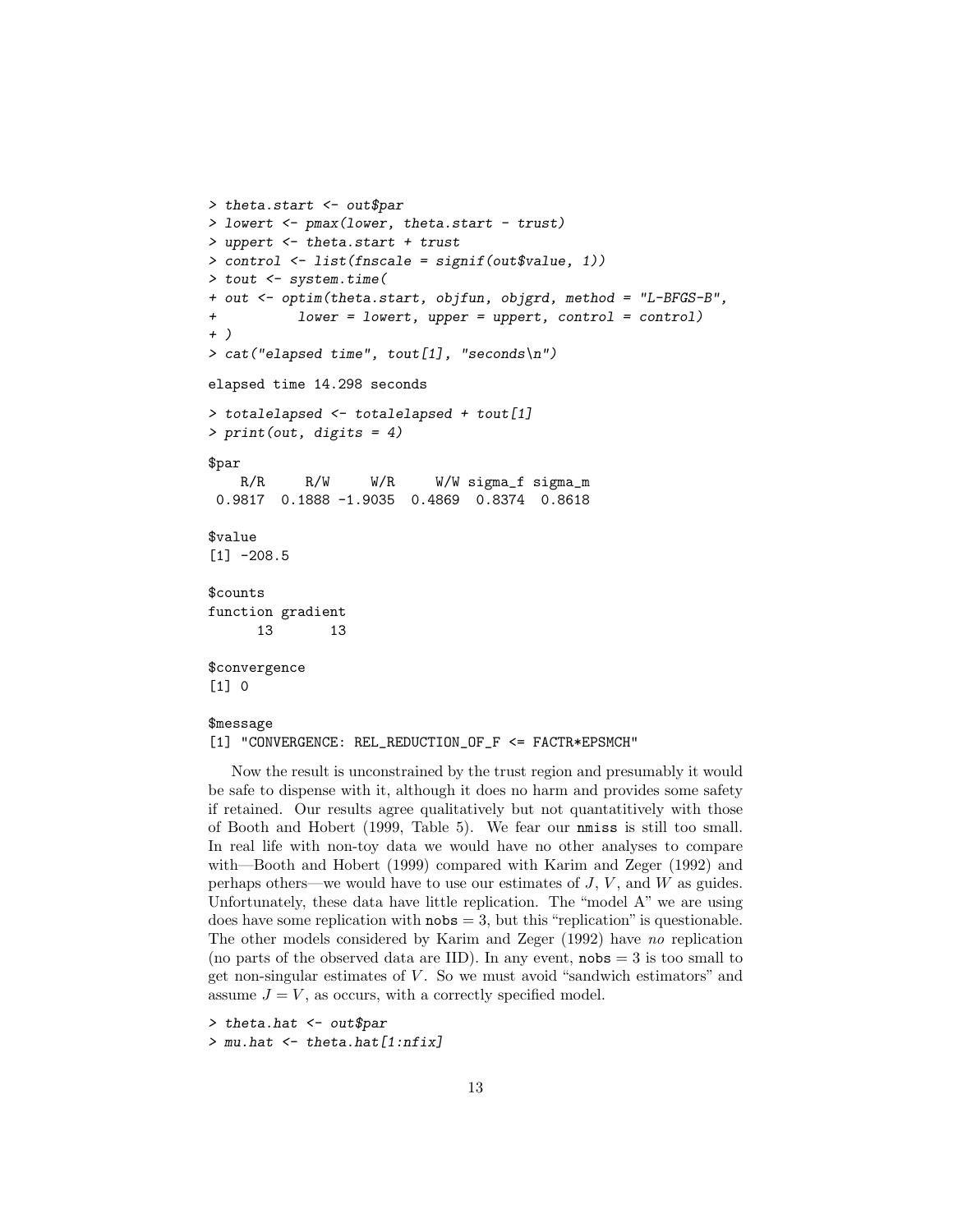```
> sigma.hat <- theta.hat[- (1:nfix)]
> .Random.seed <<- .save.Random.seed
> tout <- system.time(
+ lout <- bnlogl(y, mu.hat, sigma.hat, nmiss, x, z, i, moo, deriv = 2)
+ )
> cat("elapsed time", tout[1], "seconds\n")
elapsed time 9.107 seconds
> totalelapsed <- totalelapsed + tout[1]
> print(lout, digits = 4)
$value
[1] -208.5$gradient
[1] 0.0001628 0.0005018 -0.0002971 0.0005181 -0.0011572 0.0004140
$hessian
        [0,1] [0,2] [0,3] [0,4] [0,5] [0,6][1,] -14.0303 1.850 -0.1283 0.4900 5.952 1.420
[2,] 1.8504 -12.122 -1.1270 2.3749 3.497 -4.329
[3,] -0.1283 -1.127 -11.4603 -0.2394 -7.224 -5.261
[4,] 0.4900 2.375 -0.2394 -13.8738 -1.525 -1.615
[5,] 5.9523 3.497 -7.2241 -1.5247 -59.742 3.864
[6,] 1.4196 -4.329 -5.2606 -1.6150 3.864 -40.015
> tout <- system.time(
+ wout <- bnbigw(y, mu.hat, sigma.hat, nmiss, x, z, i, moo)
+ )
> cat("elapsed time", tout[1], "seconds\n")
elapsed time 67.103 seconds
> totalelapsed <- totalelapsed + tout[1]
> print(wout)
         [0,1] [0,2] [0,3] [0,4] [0,5] [0,6][1,] 1384.0356 292.9156 256.29510 -905.426864 1370.2050 -588.288631
[2,] 292.9156 604.2178 -106.11965 89.213999 480.1464 -1237.969602
[3,] 256.2951 -106.1196 298.46574 -66.803358 665.0191 149.097686
[4,] -905.4269 89.2140 -66.80336 980.971962 -607.6077 2.235224
[5,] 1370.2050 480.1464 665.01915 -607.607740 4523.1707 -3156.327582
[6,] -588.2886 -1237.9696 149.09769 2.235224 -3156.3276 4912.381178
> nobs \leq ncol(y)
> bigV <- bigJ <- (- lout$hessian / nobs)
```

```
> eigen(bigJ, symmetric = TRUE, only.values = TRUE)$values
```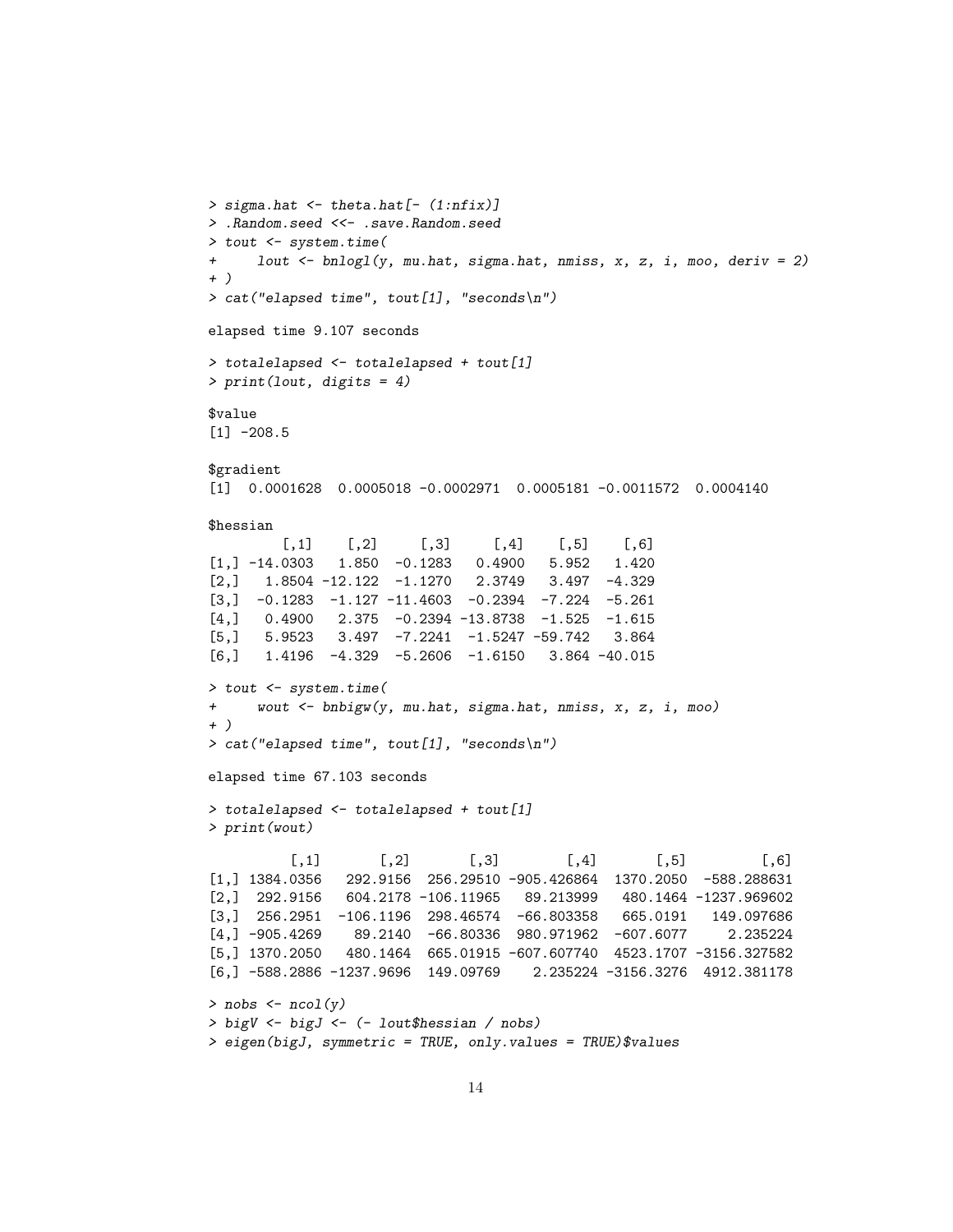```
[1] 20.744145 13.825826 5.229588 4.627625 3.329065 2.658096
> bigW <- wout
> bigS <- solve(bigJ) %*% (bigV / nobs + bigW / nmiss) %*% solve(bigJ)
> print(bigS, digits = 4)
          [0,1] [0,2] [0,3] [0,4] [0,5] [0,6][1,] 0.0874797 0.020222 -0.01045 0.0004722 0.013375 0.001712
[2,] 0.0202221 0.103778 -0.01148 0.0196109 0.009759 -0.013144
[3,] -0.0104511 -0.011485 0.10587 -0.0002100 -0.015018 -0.014216
[4,] 0.0004722 0.019611 -0.00021 0.0810990 -0.001589 -0.006500
[5,] 0.0133749 0.009759 -0.01502 -0.0015886 0.021965 0.002142
[6,] 0.0017124 -0.013144 -0.01422 -0.0065000 0.002142 0.031838
> foo <- eigen(bigS, symmetric = TRUE, only.values = TRUE)$values
> print(foo)
[1] 0.13551035 0.10641407 0.08240492 0.06470890 0.02594531 0.01705063
> max(foo) / min(foo)[1] 7.947529
> foo <- rbind(theta.hat, sqrt(diag(bigS)))
> dimnames(foo) <- list(c("estimate", "std. err."), names(theta.hat))
> print(foo, digits = 4)
            R/R R/W W/R W/W sigma_f sigma_m
estimate 0.9817 0.1888 -1.9035 0.4869 0.8374 0.8618
std. err. 0.2958 0.3221 0.3254 0.2848 0.1482 0.1784
```
The "standard errors" here are to be taken with a grain of salt. Neither nobs nor nmiss is large enough for the asymptotics to be believed. We produce them only because they are the best we have to offer except for a simulation study like that of the preceding section, which would be very time consuming and presumably only show that we have very little accuracy.

Increasing nmiss is easily done. It is just a matter of patience. Our code does not store all the missing data (at some cost in computer time regenerating it when needed) so that arbitrarily large nmiss can be used, if one is willing to wait for an answer.

- > load("sally/doit.RData")
- > load("sally/doit2.RData")

We ran, off-line because it took so long, a calculation with  $nmiss = 10<sup>7</sup>$ . The results were

```
> print(theta.hat)
```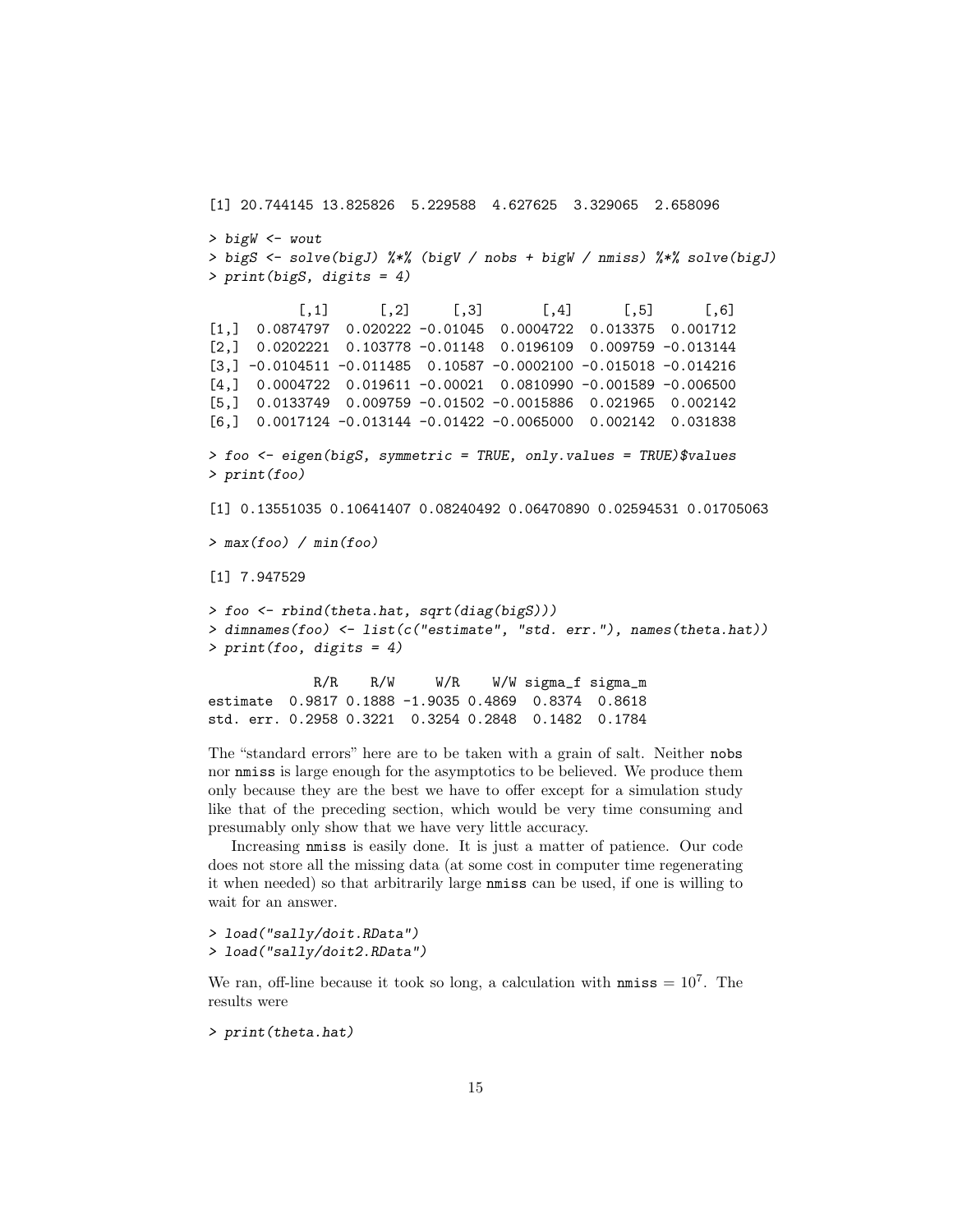R/R R/W W/R W/W sigma\_f sigma\_m 1.0044002 0.5336607 -1.7829325 1.2675500 1.0987277 1.1668347 > print(lout, digits = 4) \$value  $[1] -207.6$ \$gradient [1] -8.974e-04 7.709e-04 6.443e-05 -3.278e-04 1.892e-03 -8.830e-04 \$hessian  $[0,1]$   $[0,2]$   $[0,3]$   $[0,4]$   $[0,5]$   $[0,6]$  $[1,]$  -9.3975 1.0967 0.4885 -2.155 3.2250 -0.3368 [2,] 1.0967 -11.8051 -0.5604 2.012 -0.2736 3.6332 [3,] 0.4885 -0.5604 -8.3937 1.579 -2.8468 -3.0186 [4,] -2.1553 2.0120 1.5788 -7.780 0.3730 8.8591 [5,] 3.2250 -0.2736 -2.8468 0.373 -27.2373 3.5403 [6,] -0.3368 3.6332 -3.0186 8.859 3.5403 -27.0202 > print(wout, digits = 4)  $[0,1]$   $[0,2]$   $[0,3]$   $[0,4]$   $[0,5]$   $[0,6]$ [1,] 419107 -82372 3407 -394115 144641 -594245 [2,] -82372 258374 -16787 385075 -236443 203519 [3,] 3407 -16787 114685 112801 -102996 209484 [4,] -394115 385075 112801 999341 -731241 991409 [5,] 144641 -236443 -102996 -731241 1151232 -837833 [6,] -594245 203519 209484 991409 -837833 1850253 > bigV <- bigJ <- (- lout\$hessian / nobs) > eigen(bigJ, symmetric = TRUE, only.values = TRUE)\$values [1] 10.9682334 8.9913024 4.4604707 2.8738201 2.3546466 0.8962727 > bigW <- wout > bigS <- solve(bigJ) %\*% (bigV / nobs + bigW / nmiss) %\*% solve(bigJ) > print(bigS, digits = 4)  $[0,1]$   $[0,2]$   $[0,3]$   $[0,4]$   $[0,5]$   $[0,6]$ [1,] 0.1441873 -0.023665 -0.0002369 -0.114015 0.012686 -0.046520 [2,] -0.0236650 0.132901 -0.0098016 0.137257 0.004344 0.070456 [3,] -0.0002369 -0.009802 0.1338423 0.007242 -0.016461 -0.015652 [4,] -0.1140148 0.137257 0.0072424 0.461826 0.004899 0.188363 [5,] 0.0126863 0.004344 -0.0164612 0.004899 0.042218 0.008949 [6,] -0.0465202 0.070456 -0.0156520 0.188363 0.008949 0.120399 > foo <- eigen(bigS, symmetric = TRUE, only.values = TRUE)\$values > print(foo)